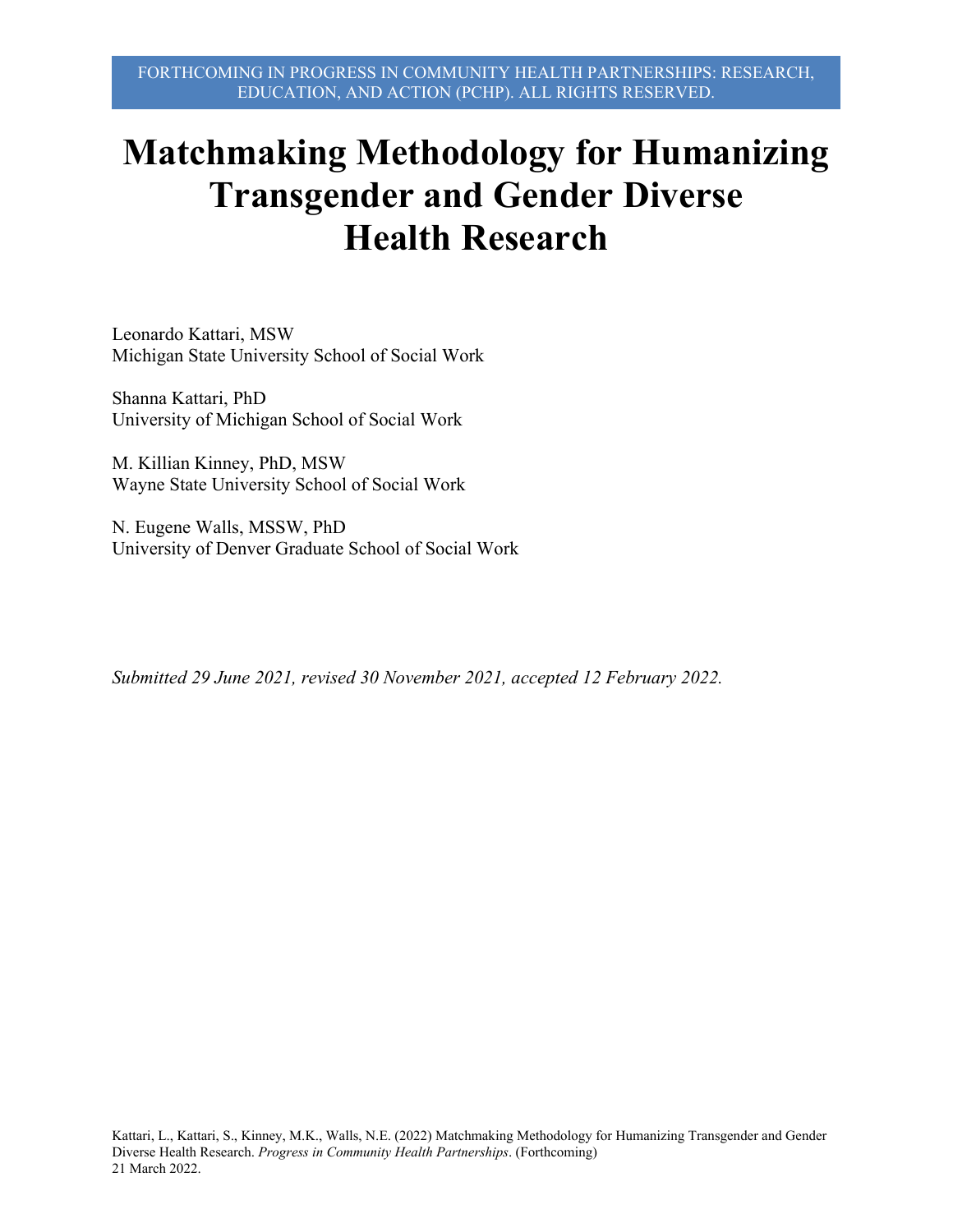# **ABSTRACT**

**Background:** Current research on transgender and gender diverse (TGD) health focuses on a damage-centered approach to health outcomes, often further marginalizing and othering TGD individuals and their experiences. The Matchmaking Methodology is an approach that can be used to depathologizes and demedicalizes the TGD experience within research by decentering the cisgender gaze of TGD health research.

**Objectives:** This article aims to provide researchers a humanizing approach to TGD health and wellness research by outlining the process of the *matchmaking methodology* that connects individuals to co-create research and knowledge from multiple standpoints – those of scholar, practitioner, and community member.

**Methods:** Shaped by an approach to co-editing a book on transgender and gender diverse health and social service best practices, the Matchmaking Methodology can be applied to research projects as an intentionally engage method that allows for the centering of TGD voices, the integration of practitioner expertise as well as that of academic scholars with community members through collaborative partnership to conduct and disseminate research.

**Conclusions:** The matchmaking methodology for TGD health research can address some of the harmful and dehumanizing aspects that have historically dominated TGD-focused research. This approach focuses on the empowerment and critical consciousness of those participating in the collaborative partnership and centers their accountability to TGD individuals. Further, the involvement of practitioners and community members in the research process can translate to research that has a focus on real-life application and impact on best practices, interventions, and policy change.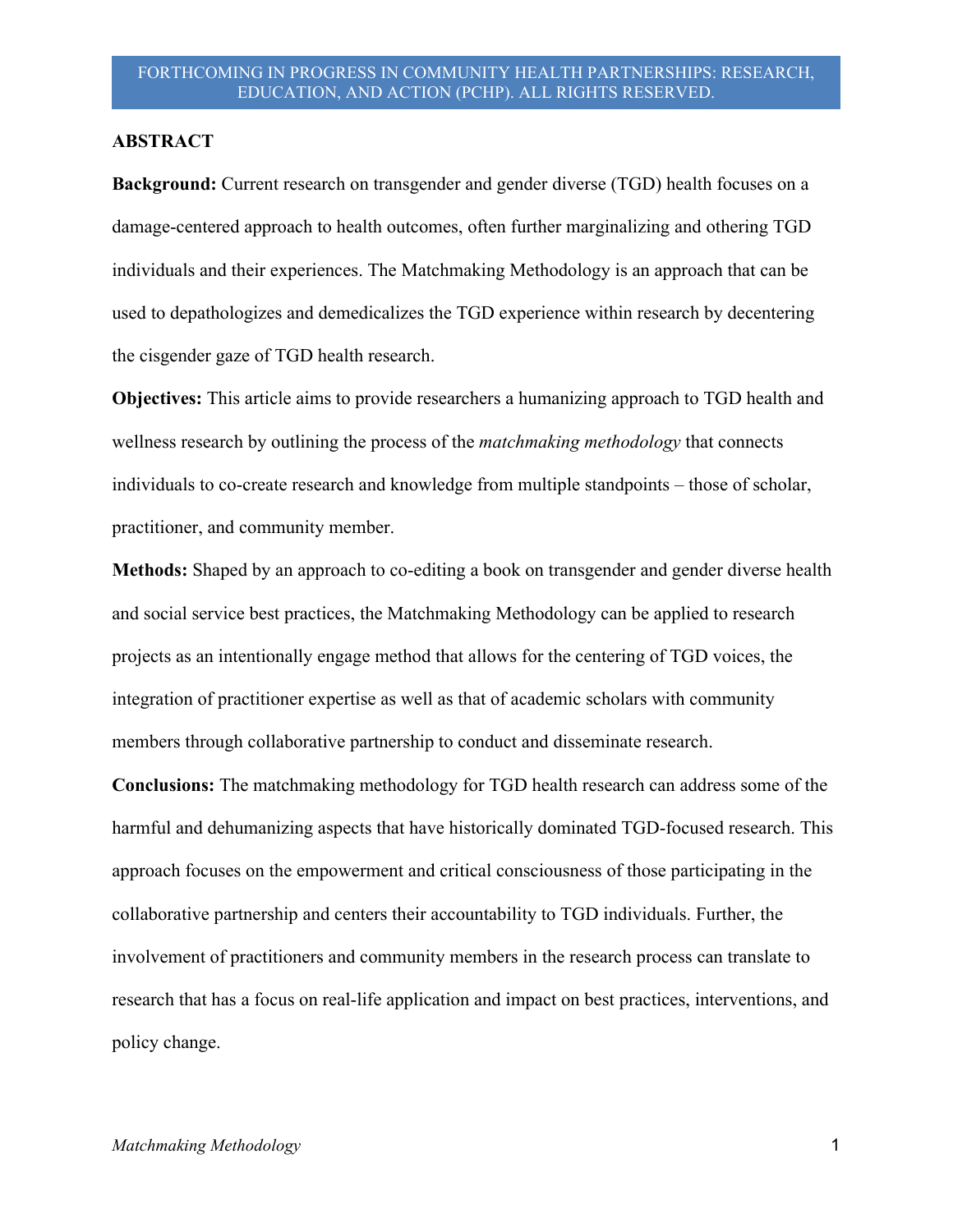**KEYWORDS:** Community Health Partnership, Community Health Research, Power Sharing,

Transgender Health, Gender Diverse Health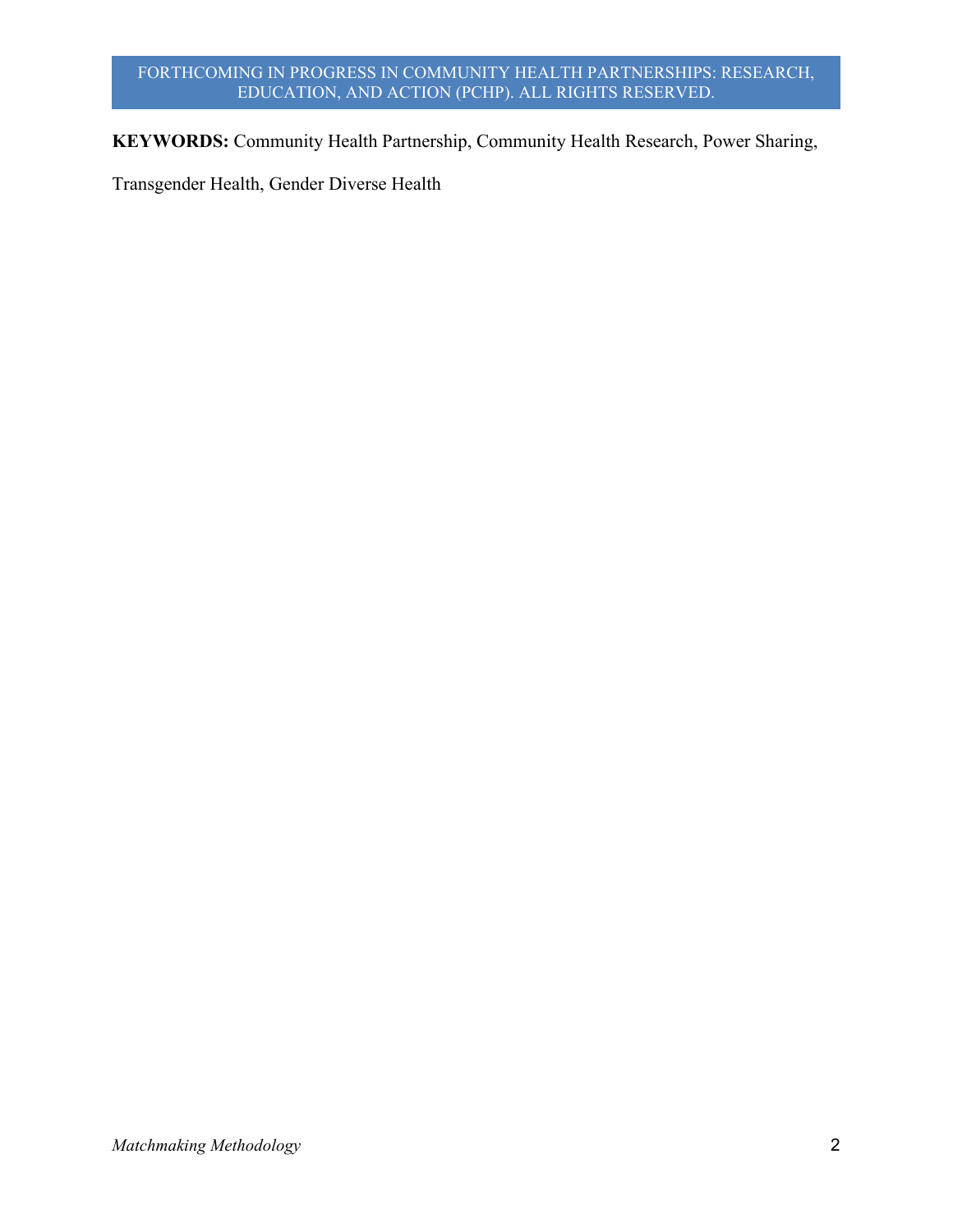*"I believe that telling our stories, first to ourselves and then to one another and the world, is a revolutionary act. It is an act that can be met with hostility, exclusion, and violence. It can also lead to love, understanding, transcendence, and community." - Janet Mock*

There has been a significant increase in transgender and gender diverse (TGD) related research across various disciplines in recent years. Primarily situated within the cisgender (nontransgender) gaze, much TGD literature exemplifies Tuck and Yang's damage-centered approach to research, which focuses on the pain and suffering TNB individuals experience daily. <sup>1</sup> This approach, while often well-intentioned, further marginalizes and others TGD individuals by reinforcing a one-dimensional view with an almost sole focus on the lack of agency and power and, in doing so, fosters a distorted need for cisgender saviors. Connolly and colleagues' systematic review of the TGD youth health literature, which demonstrates an almost singular focus on the poor mental health outcomes of TGD young people, exposes the ubiquity of this damage-centered approach in the existing scholarship.<sup>2</sup> The review's conclusion further reinforces this brokenness trope by locating the solution to mental health disparities as lying solely within the medical industrial complex rather than in TGD individual and collective agency. This damage-centered approach in health research is also demonstrated in the literature on TGD adults. 3

There has been an expanding repertoire of TGD research exploring the resilience of TGD individuals and documenting how TGD individuals cope with or adapt to living in an anti-TGD society.<sup>4</sup> While research has the unique power of telling stories that can cultivate liberatory changes in the systems that shape lived experiences, it must do so in a humanizing way. TGDfocused research means recognizing the complexities and nuances of TGD individuals as being more than ravaged by health disparities or idolized through "inspiration porn" by shifting to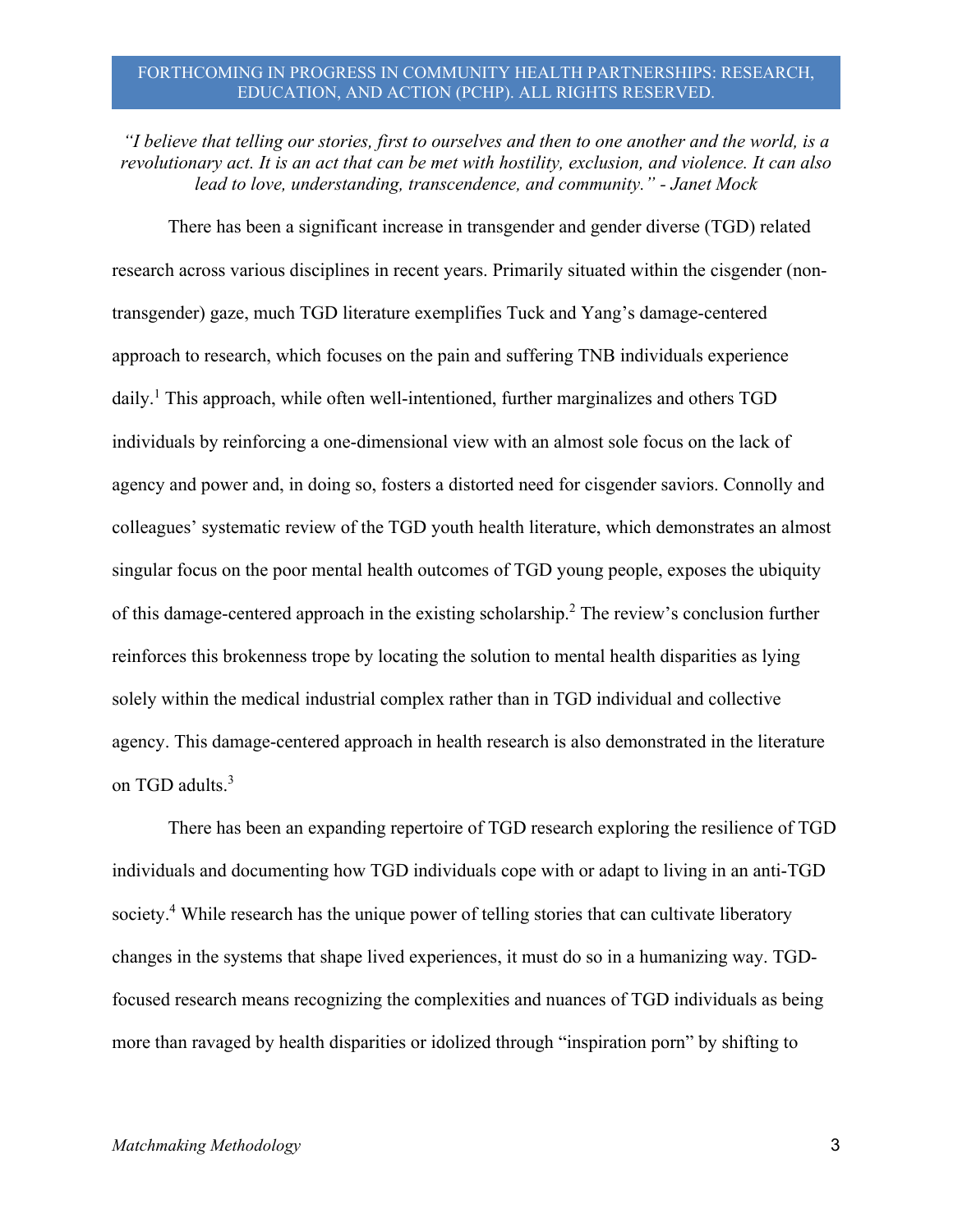scholarship led by TGD researchers and supports TGD individuals as co-creators of both knowledge and solutions.<sup>5</sup>

Here, we explore the concept of a humanizing methodology that emphasizes the cocreation of research by centering the voices of TGD individuals, and intentionally bringing community members, scholars, and practitioners to a collaborative drawing board to conduct and disseminate research in a desire-centered approach.<sup>1</sup> While acknowledging the complexities that exist within anti-TGD systemic functions, this approach depathologizes and demedicalizes the TGD experience by decentering the cisgender gaze and focusing on the lens of TGD individuals themselves. <sup>1</sup> We outline a *matchmaking methodology* in conducting research or writing projects focused on TGD health that connects individuals to co-create research and knowledge from multiple standpoints – those of scholar, practitioner, and community member. In doing so, we argue that the proposed methodology increases the likelihood that multiple voices, positions, and experiences inform the research process, analysis, and narrative. This concept of a matchmaking methodology addresses many of the barriers that can arise in TGD focused community-based research and writing projects through an intentional pairing – matchmaking – of individuals whose expertise and experiences taken together in collaboration demonstrate the praxis of TGD research from reflection to action.

#### **Beginnings of the Matchmaking Methodology**

In late 2017, a cisgender associate professor at the time (now full professor) was first approached by the publisher, who then brought on a nonbinary assistant professor. Then they recruited a nonbinary doctoral student (now graduated), and a trans community practitioner (now doctoral student) all housed primarily within the field of social work. In collectively agreeing to create the book, <sup>6</sup> we committed to experiment with ways to deconstruct the traditionalist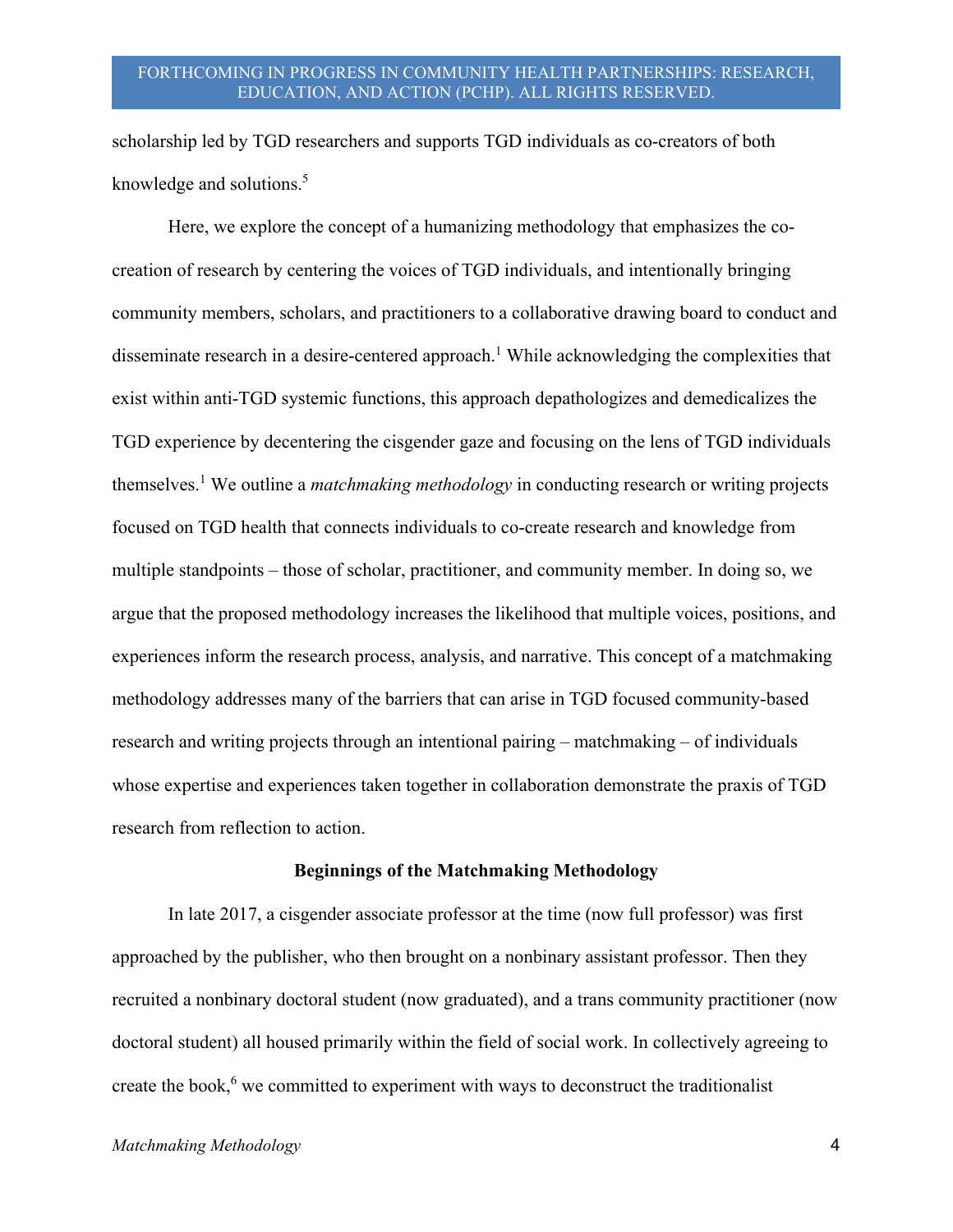academic route of book development, and to intentionally engage methods that allowed for the centering of TGD voices, the integration of practitioner expertise as well as that of academic scholars, the incorporation of intersectional experiences, and the shift away from the sage on the stage approach to research that currently dominates knowledge production in the academy.<sup>7</sup> Central to the project was not only the embrace of co-creation – that is, the "collaborative generation of knowledge by academics working alongside stakeholders from other sectors" (p.  $392)^{8}$  but also recognizing the significance of the voice of lived experience<sup>9</sup> and adopting the "nothing about us, without us"<sup>10</sup> approach. By combining these aspects, the matchmaking methodology extends the various models of co-creation methodologies<sup>11,12</sup> and applies this approach to knowledge creation with TGD communities.

As co-editors of the book, all of us have experiences as community-based educational and social work practitioners, even though our current affiliations all exist within the academy. During the book writing process, however, two co-editors were community practitioners situated in TGD health care and health policy circles across the country. Additionally, from a racial identity perspective, we are all White. We recognized that the limitations of our collective standpoints and positionalities stood in tension with our vision of a comprehensive book on the experiences of various communities within the TGD community, including Black, Indigenous, and People of Color (BIPOC) voices, disabled people, those from lower-income backgrounds, immigrants, etc. To realize our goal, we knew we needed to bring in as many voices as possible into the book writing process – representing various backgrounds and experiences within the field of social work and health care related to TGD communities as well as the diversity of identities within TGD communities.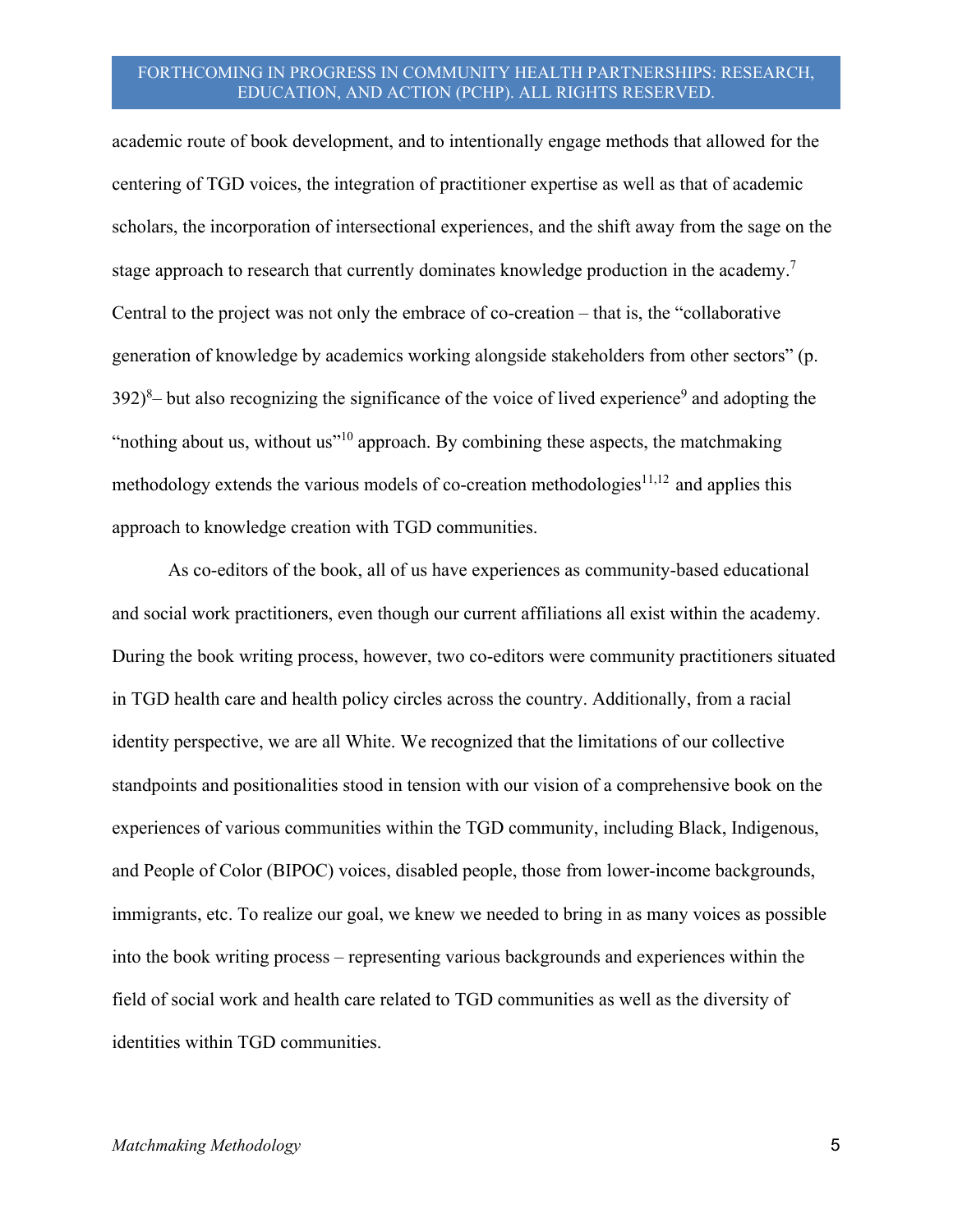We committed to an approach whereby each chapter of the book would be co-authored by at least one academic scholar and one or more practitioners or community member(s). Additionally, we required that at least one author of each chapter must be TGD themselves. With some chapters, we reached out to potential authors in the fields of social work and healthcare, particularly to those TGD individuals whose experiences we desired to center. For chapters where we did not already have potential authors in mind, or where we only had a co-author who was an academic scholar, we initiated a call for authors under the framing of social work and health care for TGD communities, utilizing our professional academic and community-based practitioner networks along with our personal networks to connect various individuals interested in writing about similar topic ideas. This matchmaking approach to co-authorship was time and labor-intensive, not only during the matchmaking, but also in supporting people new to academic writing to move through the entire process, and in supporting academic writers to co-author in a collaborative manner with community members. This intentional effort resulted in creating a book about TGD people and, we hope, truly centers the voices TGD people from a strengths perspective, rather than solely from a deficit perspective.

In the next section, we outline the matchmaking approach we used and how it can be adapted as a research methodology for TGD health research and writing projects. Through utilizing the tenants of Nicolazzo's *trans\* epistemology*, the matchmaking methodology acknowledges that TGD people are more than their experiences of oppression, hold complex and nuanced identities and experiences, and embody transformative capacities.<sup>13</sup>

#### **Methodological Process**

The process of implementing the matchmaking methodology is straightforward and based on the context of the research or writing project. A lead coordinating individual(s), who can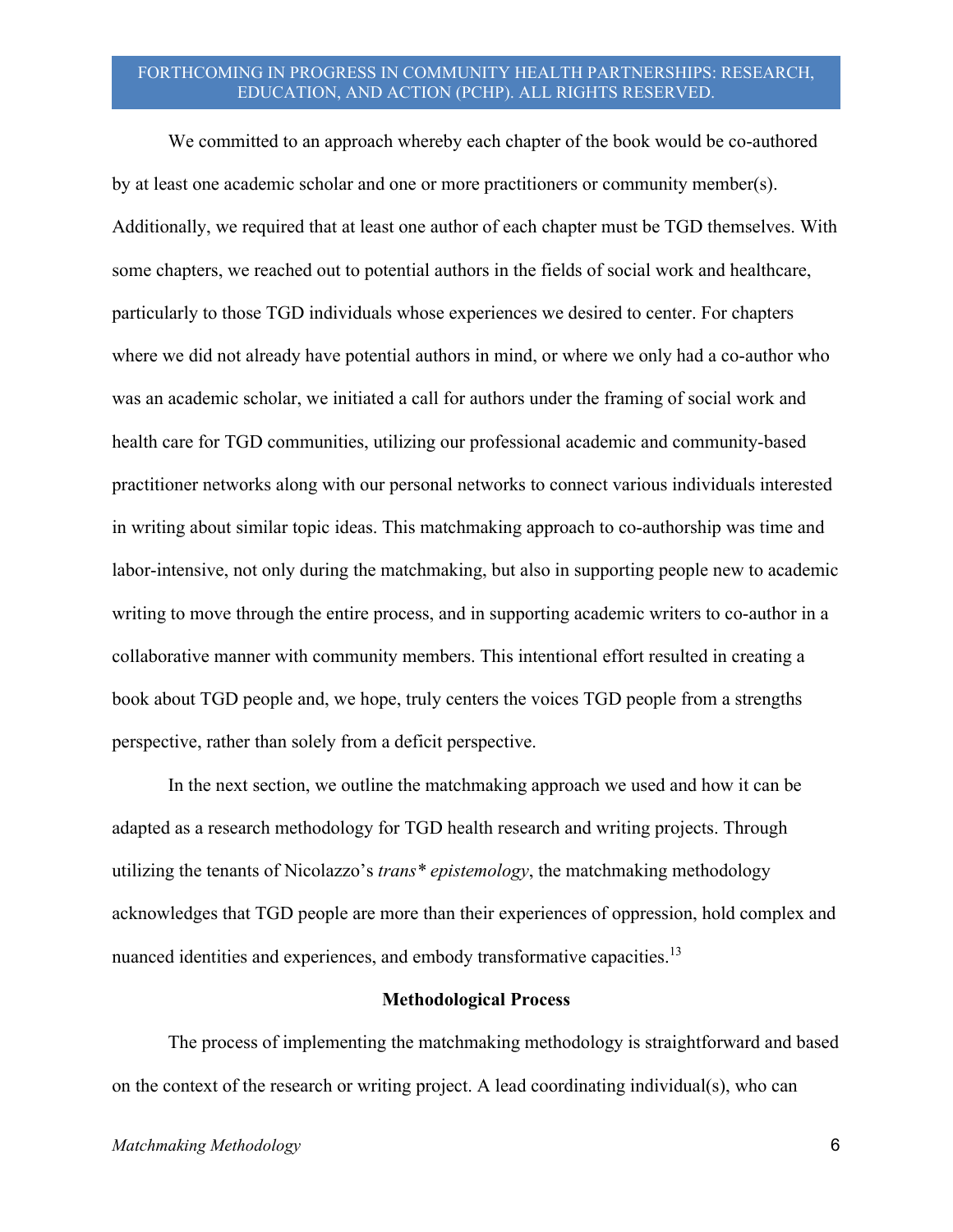occupy any role or position, puts out a call for research or writing collaborators. This call should explicitly request collaborators with lived experience, with practice experience, and those who embody other minoritized identities, and should be worded in such a way as to indicate that the call is not for respondents or participants for a research study but rather for co-authors and cocreators of knowledge. Failure to explicitly communicate these critical aspects of desired collaborators can dissuade potential collaborators from expressing interest in participating as they may assume that the call is seeking only academic researchers. Additionally, the call should explicitly state that all collaborators have equitable decision-making power. This communicates to academic researchers that the expectations and goals of the project are to de-center the academy's voice in knowledge creation.

The call for collaborators should be shared widely and across different types of social networks to increase the likelihood of engaging diverse voices and perspectives in the project. Providing parameters and guidelines in this call for interest can be help seek information, such as interest area, capacity, learning interests, mentoring interests, funding/financial needs, identities, and experience as a community member, practitioner, and/or scholar. It can be as formal or informal as the lead coordinator prefers, seeking to put the least amount of labor on potential collaborators at this point in the process.

Once the call for collaborators has been sufficiently met based on the criteria of the project goals, each submission should be reviewed by the lead coordinator(s). Individuals should be matched based on interests, positionality, opportunities for growth and mentorship, need, and other necessary criteria. Clearly, one person may hold multiple roles. The academic scholar role should be someone familiar with research methods and practices, and ideally someone affiliated with an educational institution. The practitioner can be a community practitioner practicing in the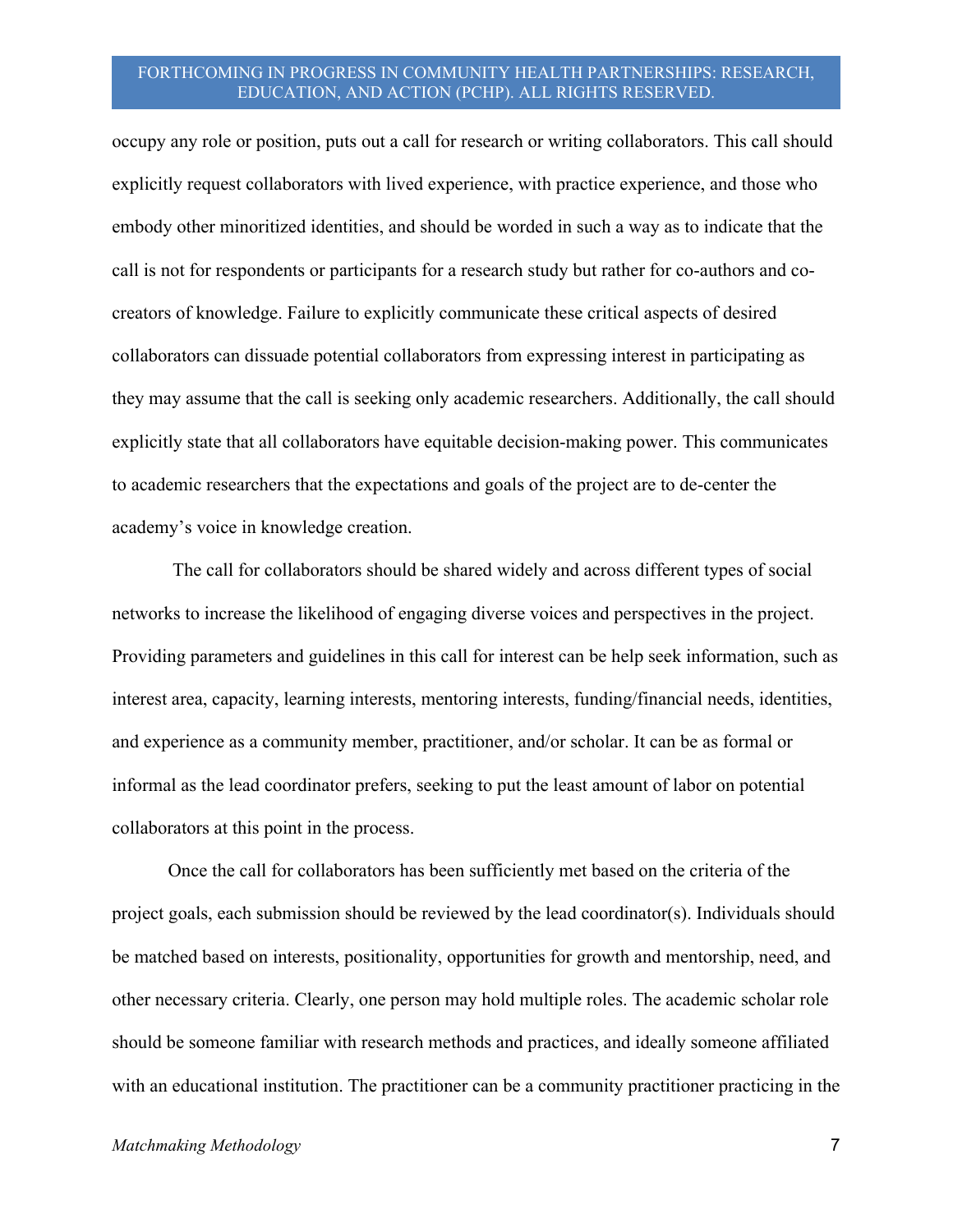area being explored. The community member with lived experience represents the community voice for the project. The community member can be TGD themselves or a parent, partner, friend, or family of a TGD person. At least one person in the collaborative partnership should identify as TGD regardless of the three roles (academic, practitioner, or community member) they fulfill.

Once a match is made for the collaboration, the lead coordinator(s) supports the partnership in pursuing their research or writing goal(s). Depending on the needs of the collaborative partnership, this support can be either passive or active. A passive role might entail occasionally checking with the partners involved for a status update, offering support or resources, and answering questions that emerge. An active role might include having regular meetings to help engage issues that arise, providing writing and editing support, and consulting on the partnership goals. The contour of the support is dependent on time, capacity, and the goals of the collaborative partnership.

#### **Matchmaking Methodology as Humanizing Research**

We argue that this outlined matchmaking approach is a humanizing methodology as it challenges the notion that academics are the sole knowledge creators by integrating practitioners and community members into the research and writing process.<sup>14</sup> This allows for the praxis of research, as those who are most impacted are co-creators of the research as well as more likely to utilize the product in their personal and/or professional life as community members, organizers, and/or clinical practitioners. This praxis of research focuses on the various roles and positionalities pursuing the research project with critical consciousness and translatability to impact. 15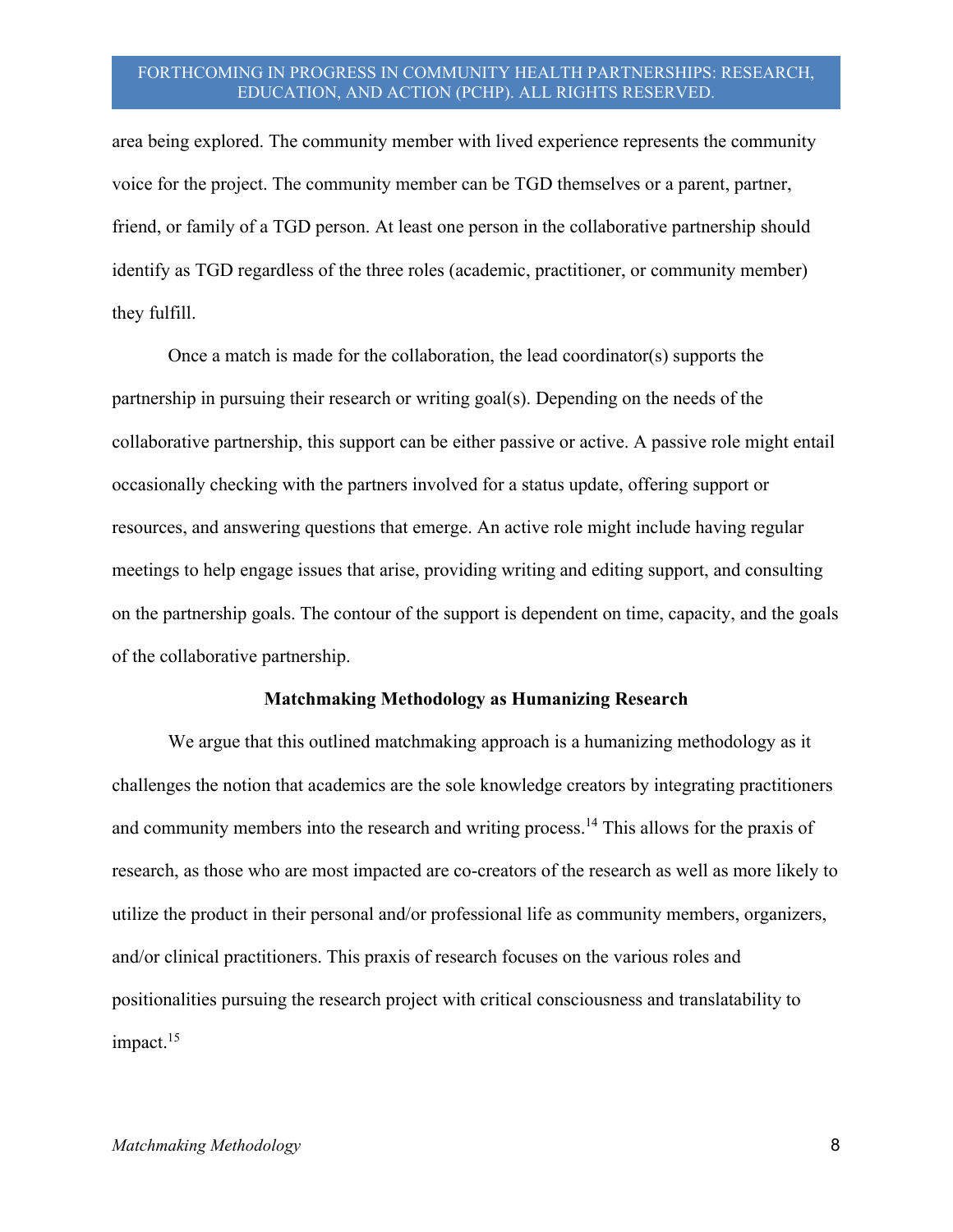While the matchmaking process itself is an important component of this approach and the product of the research is a primary goal, an essential aspect of the matchmaking methodology is the relationship-building among the collaborative partners. This relationship-building component aligns with the Project in Humanization (PiH) that centers learning through listening and dialogic engagements.<sup>16</sup> Though the collaborative partnership is not a unit of analysis in and of itself, "the relationships we create and sustain and our human capacity to listen to, story with, and care about each other must influence the direction of...research for the next 100 years" (p.391S).<sup>16</sup> Similar to the dialogic process with research participants, the collaborative partners engage in their own dialogic process where everyone takes on the role of learner and teacher throughout the project period, thus creating an equitable collaboration.

#### **Positionality and Critical Consciousness within the Matchmaking Methodology**

A powerful aspect of the matchmaking methodology and the collaborative partnership is the central concept that everyone holds both the role of learner and teacher. Ideally, there is fluidity among the interactions within the partnership, where everyone has a story to tell, everyone represents a specific experience, and where there may be paradoxes of multiple truths. For example, one paradox may be where a practitioner providing health services to TGD patients in an archaic system that marginalizes and dehumanizes TGD individuals in healthcare settings is collaborating with a community member who is actively working to dismantle the oppressive practitioner-reliant system within which the collaborating practitioner works. These contradictions may show up in the research itself and challenge the personal and professional boundaries that a traditional methodology may uphold. Having a critical consciousness<sup>15</sup> of the social and political reality around us and the emotional responses we may have to our role in (de)humanizing TGD experiences "help us see and challenge norms, including those of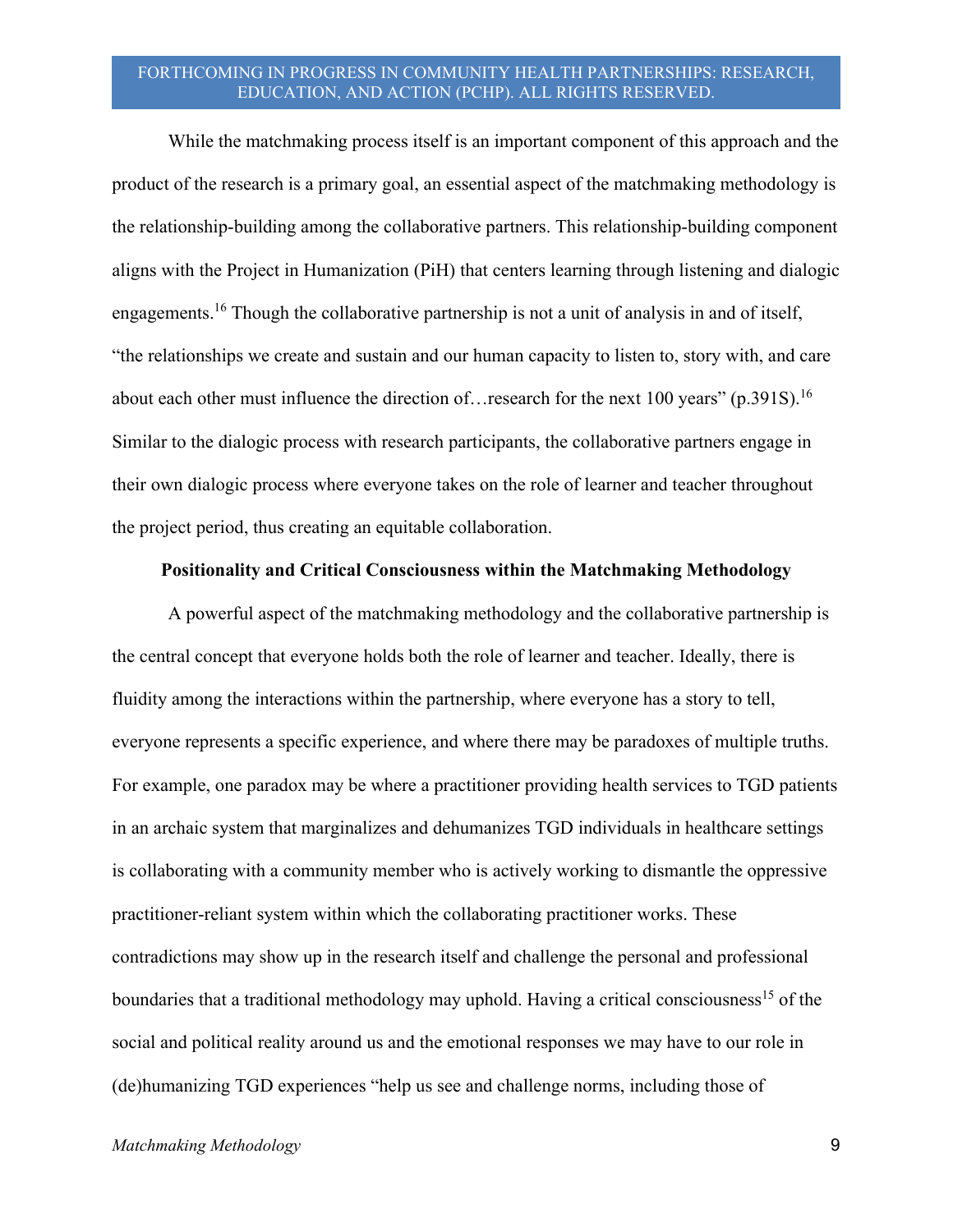professions and institutions that often value only objectivity and rationality" (para. 25).<sup>17</sup> This grappling with emotions has the potential to build authenticity among the collaborative partnerships as well as with research participants.

While working with each other, the collaborative partnerships go through a process of "worthy witnessing" as part of the relationship building and sustaining process.<sup>18</sup> Winn and Ubiles (2011) posit that there are four pillars to worthy witnessing: admission, declaration, revelation, and confidentiality. *Admission* begins the process of building trust and being trustworthy. Collaborative partners need to admit each other into the collective project and be admitted into each other's lives. *Declaration* is the process of being transparent with goals, agenda, and positionality. Being open and honest about the identities one holds – the areas where one may embody power and privilege, and one's epistemological view – allows the collaborator to show up fully and authentically and lets others fully consent to be part of that relationship. These unique power dynamics should be fully and openly discussed. This is especially important on teams where race, sexuality, gender, and role (for example) converge to give one person within the collaborative relationship more power across numerous axes.<sup>19</sup>

*Revelation* refers to the mutual respect and trust established within the collaborative relationships with the potential of leading "to the development of relationships that extend far beyond the project, characterized by mutual respect, caring, and, dare we say, friendship" (p. 9). <sup>18</sup> Finally, *confidentiality* is the formal and informal practices, such as discretion in what does and does not get shared outside of the collaborative partnership and the research project.<sup>18</sup> Within confidentiality, there may even be an act of refusal among the collaborative partnership that determines that "there are some forms of knowledge that the academy doesn't deserve"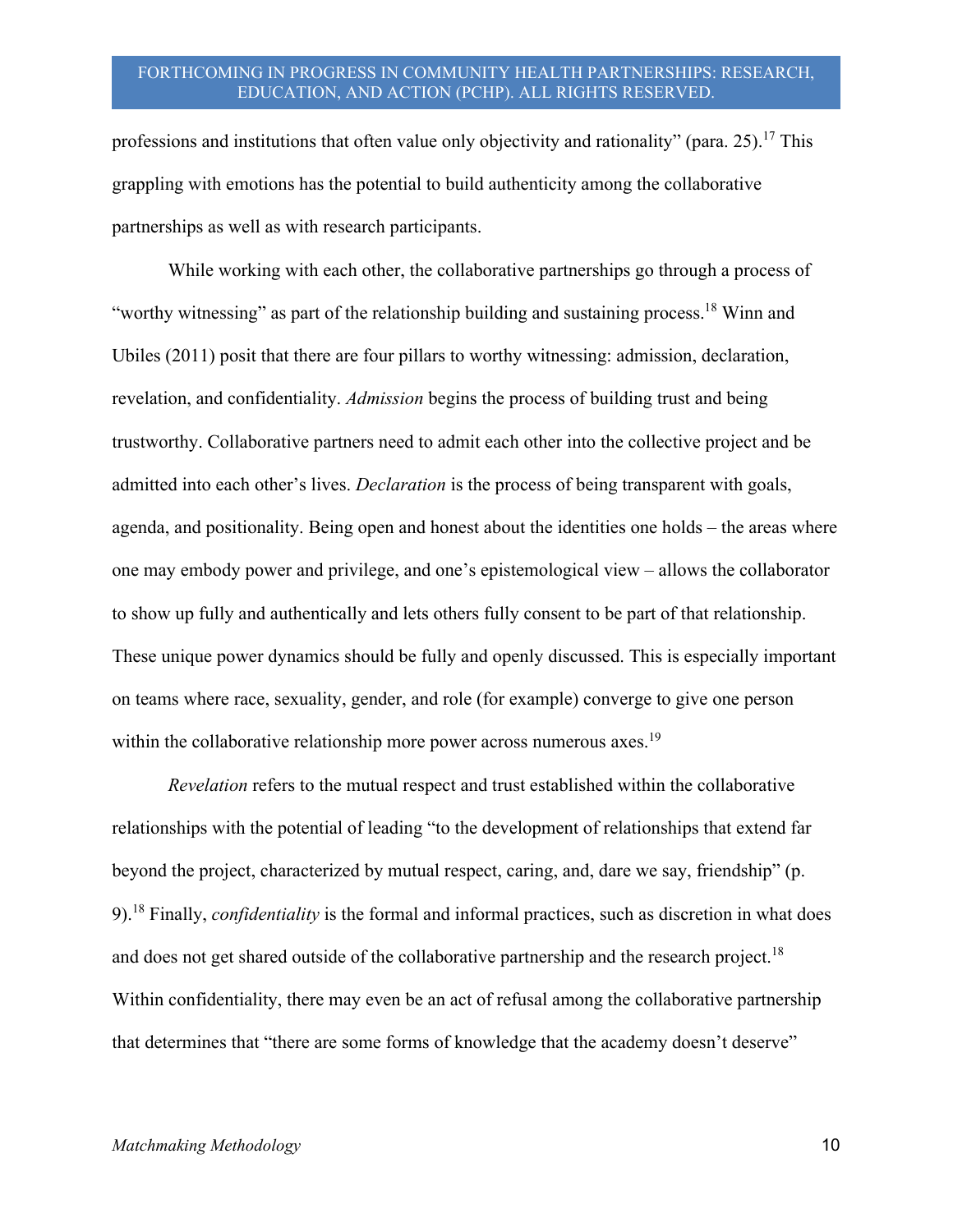(para.  $2$ )<sup>1</sup> based on the deteriorated trust of the academy rooted in the historic dehumanization, marginalization, and harm caused to TGD individuals in the name of research.

#### **Challenges**

Matchmaking methodology is not without its own set of challenges and limitations. In our project, we opted to take on the labor of ensuring each chapter was written correctly in APA format rather than putting these expectations on community co-authors. This is an example of a domain-specific task and concomitant responsibility that fall within the academic member's expertise. While this takes substantial time and energy on behalf of the academic partner, removing this pressure is not only ethical but also enables the community member(s) to contribute in ways that are within their own realm of expertise without having to develop a skill that may not be useful in their daily life. This may translate to workloads that are not equally distributed across collaborators. However, we suggest that equitability should be understood within the context of the collaborators' various positionalities, strengths, knowledge, and skills.

Another challenge was that even a strategy of utilizing a strengths and desires-based approach did not guarantee that co-authors and collaborators avoid the impact of transphobia as the book was coming together. One co-author lost their housing and therefore internet access, and several others experienced major mental health concerns in response to issues of societal transphobia. Further, as community member and practitioner contributions are typically outside the scope of their full-time jobs, it is important to recognize that the time and capacity of these collaborators may look different compared to the academic collaborators who utilize their regular work time on research and writing projects. This meant that we had to approach deadlines with flexibility, step in to put the finishing touches on some chapters, and practice holding a lot of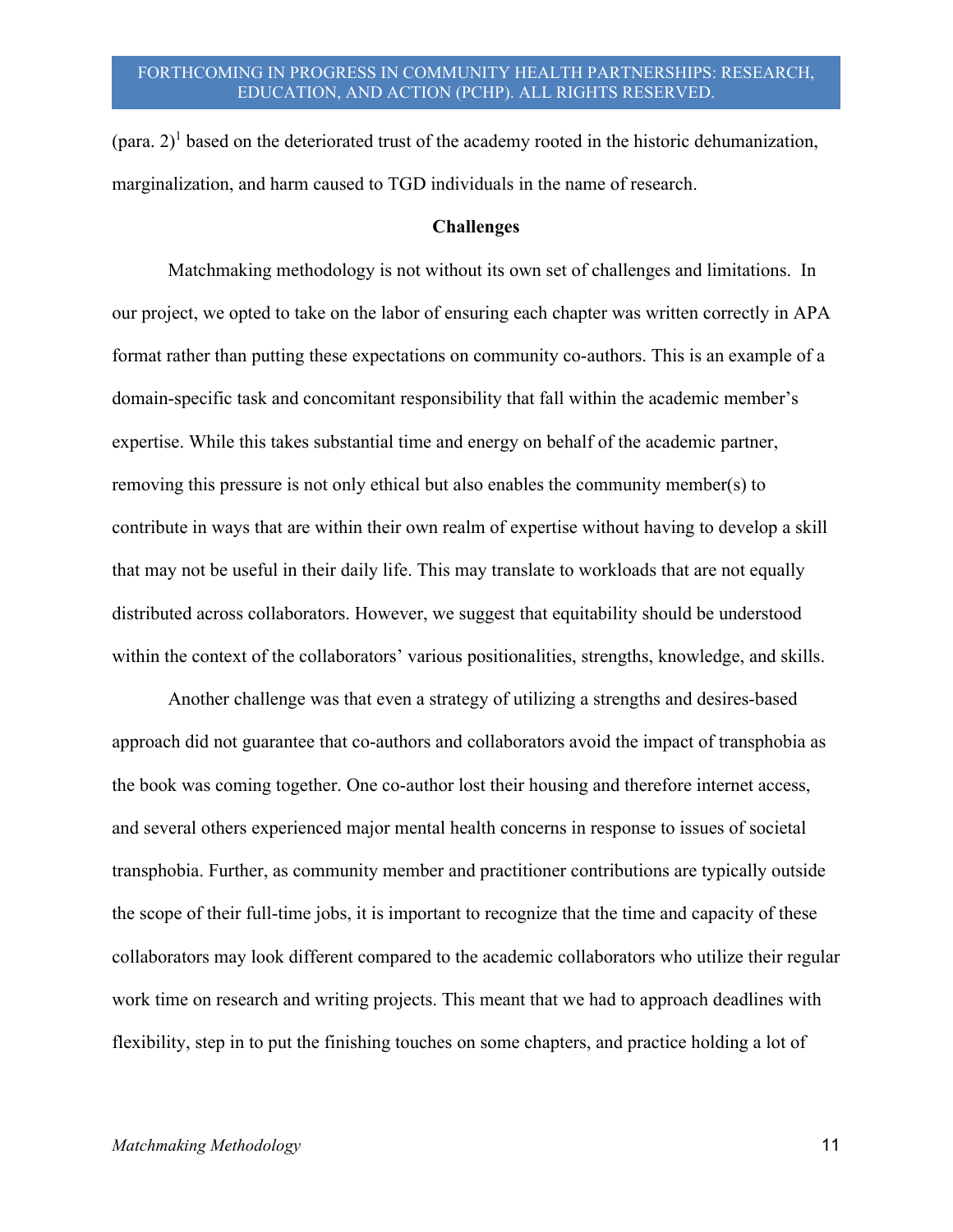grace and valuing relationships over the push for productivity – something rarely valued in academic settings.

We also had to navigate more traditional challenges of authorship and disagreements. These were more complicated than they frequently are in solely academic settings as many of the collaborators had never had to navigate these types of conversations before and, as such, needed more support in moving through them. This also means ensuring that meaningful contribution to the process is not solely measured based on academic standards but through honoring and valuing the contributions based on lived personal and professional experience. Further, we had to advocate for things like ensuring pronouns were included in authors' bios, making sure the publisher knew that they would not be provided with some authors' legal names, and supporting stylistic differences when the copyeditors sought consistency across chapters. These aspects are not as common in books that center the cisgender gaze and require providing education to and engaging in advocacy with the publisher.

#### **Conclusion**

The matchmaking methodology for TGD health research can address some of the harmful and dehumanizing aspects that have historically dominated TGD-focused research. The approach focuses on the empowerment and critical consciousness of those participating in the collaborative partnership and centers their accountability to TGD individuals. The collaborative partnership process provides an opportunity for a desire-centered approach to TGD research through exploring the resilience, resistance, and transformative capacity of TGD individuals and communities.<sup>1</sup> While the matchmaking methodology is not a replacement for participatory methodologies, it has the potential to work as a supplement when limited funding and engagement are barriers to community involvement. Further, the involvement of practitioners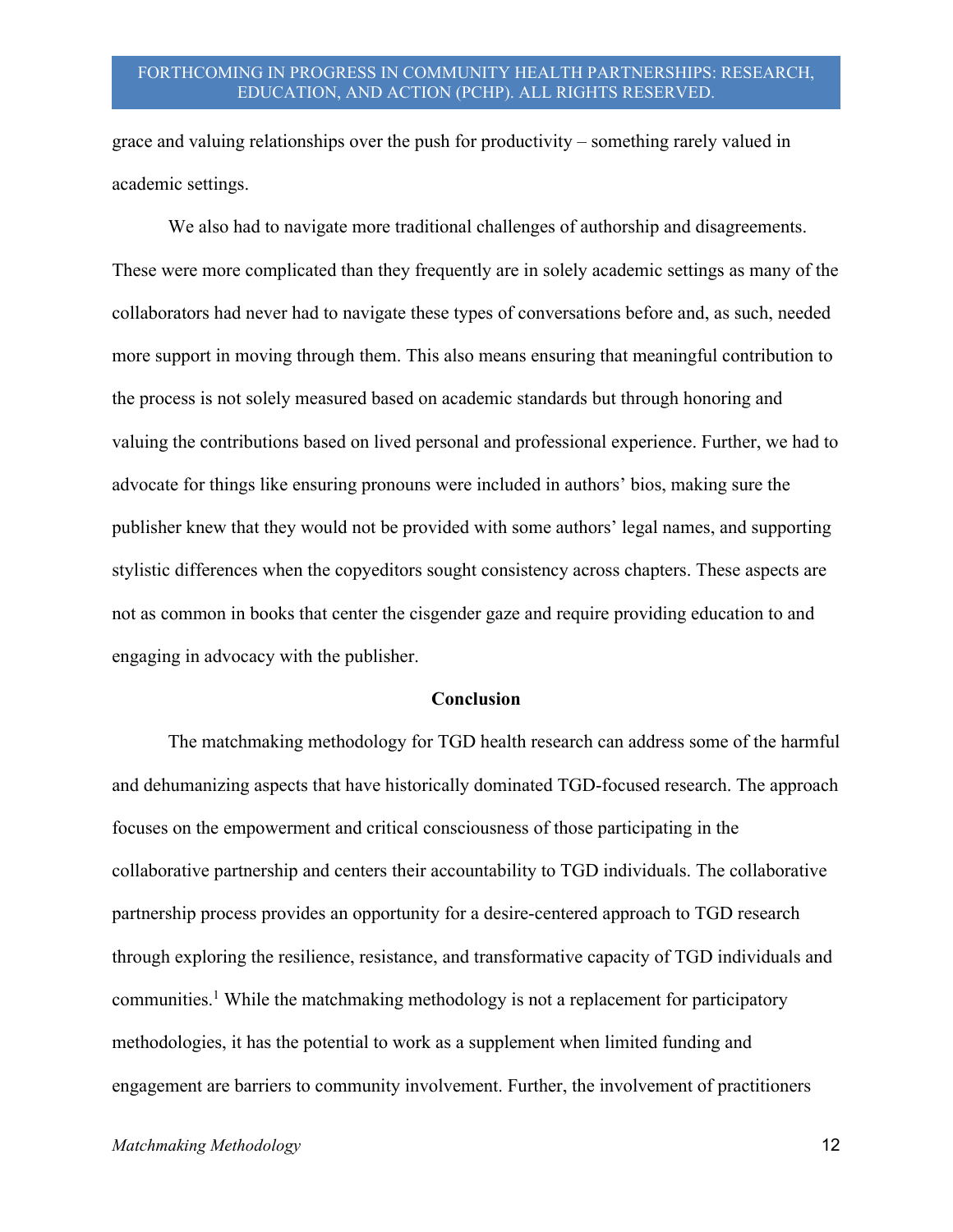and community members in the research process can translate to research that has a focus on real-life application and impact on best practices, interventions, and policy change. Additionally, it diversifies and brings new voices to the academic literature and could present itself as a pipeline for TGD individuals into the academy as they learn the research process and build their individual and collective agency and efficacy as co-creators of knowledge.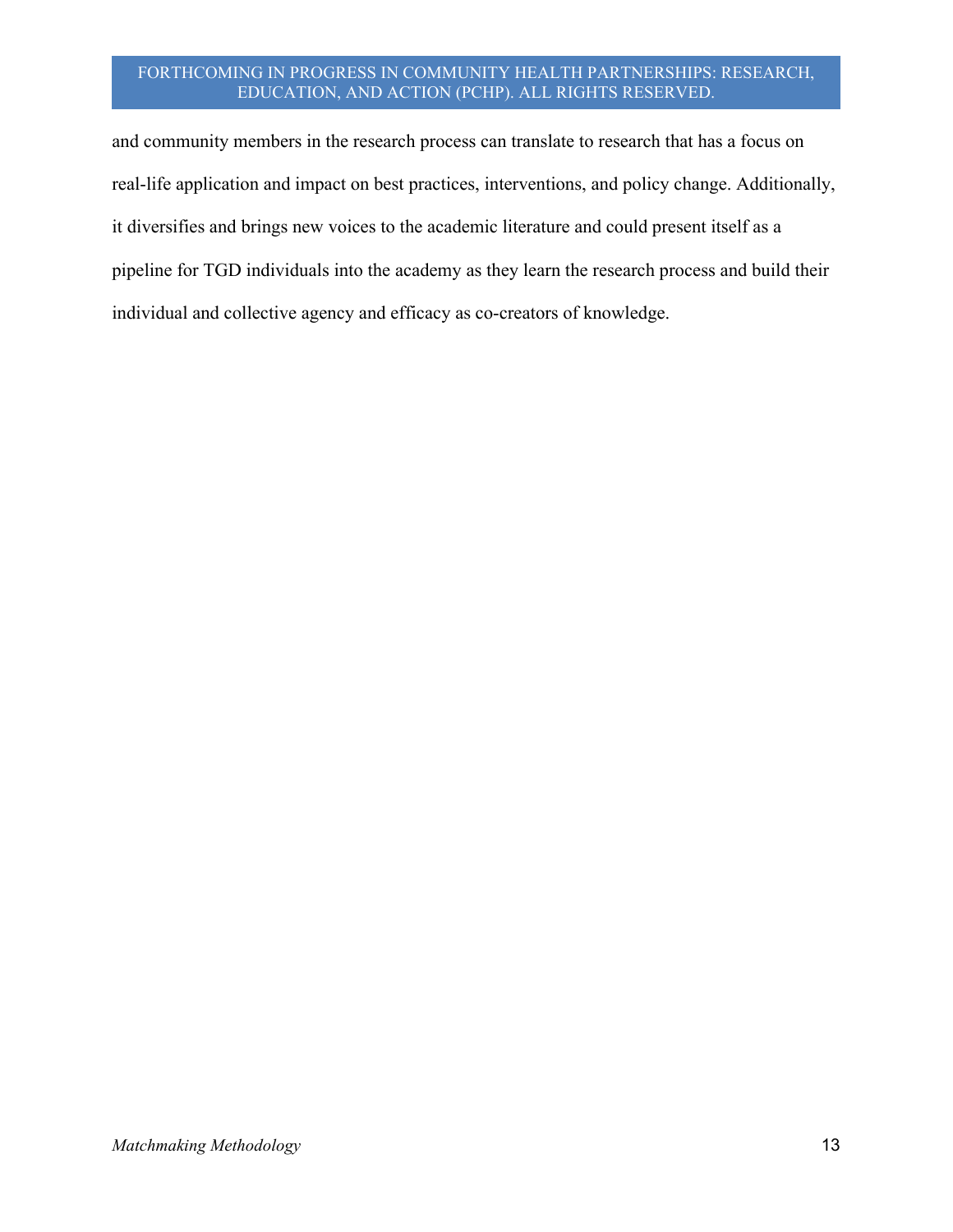# References

- 1. Tuck E, Yang W. R-Words: Refusing Research. In: Paris D, Winn MT, eds. *Humanizing Research: Decolonizing Qualitative Inquiry with Youth and Communities*. SAGE Publications, Inc.; 2014:223-248. doi:10.4135/9781544329611
- 2. Connolly MD, Zervos MJ, Barone CJ, Johnson CC, Joseph CLM. The Mental Health of Transgender Youth: Advances in Understanding. *J Adolesc Health*. 2016;59(5):489-495. doi:10.1016/j.jadohealth.2016.06.012
- 3. Friedrich C, Filippelli A. The transgender lens is underrepresented and overlooked in transgender health research to the detriment of the population it seeks to serve. *J Womens Health*. 2019;28(2):111-111. doi:10.1089/jwh.2018.7646
- 4. Puckett JA, Matsuno E, Dyar C, Mustanski B, Newcomb ME. Mental health and resilience in transgender individuals: What type of support makes a difference? *J Fam Psychol*. 2019;33(8):954-964. doi:http://dx.doi.org.proxy2.cl.msu.edu/10.1037/fam0000561
- 5. Burrell A. Trans visibility: who is it good for? Published November 8, 2015. Accessed December 11, 2020. https://thequeerness.com/2015/11/08/trans-visibility-who-is-it-goodfor/
- 6. Kattari SK, Kinney MK, Kattari L, Walls NE, eds. *Social Work and Health Care Practice with Transgender and Nonbinary Individuals and Ommunities: Voices for Equity, Inclusion, and Resilience*. Routledge; 2020. Accessed May 18, 2021. https://www.routledge.com/Social-Work-and-Health-Care-Practice-with-Transgender-and-Nonbinary-Individuals/Kattari-Kinney-Kattari-Walls/p/book/9781138336223
- 7. King A. From Sage on the Stage to Guide on the Side. *Coll Teach*. 1993;41(1):30-35.
- 8. Greenhalgh T, Jackson C, Shaw S, Janamian T. Achieving research impact through cocreation in community-based health services: Literature review and case study. *Milbank Q*. 2016;94(2):392-429.
- 9. Sandhu B. *The Value of Lived Experience in Social Change: The Need for Leadership and Organisational Development in the Social Sector*.; 2017. Accessed November 24, 2021. https://issuu.com/thelivedexperiencereport/docs/the\_lived\_experience\_-\_baljeet\_sand
- 10. Jürgens R. *"Nothing about Us without Us:" Greater, Meaningful Involvement of People Who Use Illegal Drugs: A Public Health, Ethical, and Human Rights Imperative.* Canadian HIV/AIDS Legal Network; 2005. Accessed November 24, 2021. https://www.drugsandalcohol.ie/6302/
- 11. Cacari-Stone L, Wallerstein N, Garcia AP, Minkler M. The promise of community-based participatory research for health equity: a conceptual model for bridging evidence with policy. *Am J Public Health*. 2014;104(9):1615-1623. doi:10.2105/ajph.2014.301961